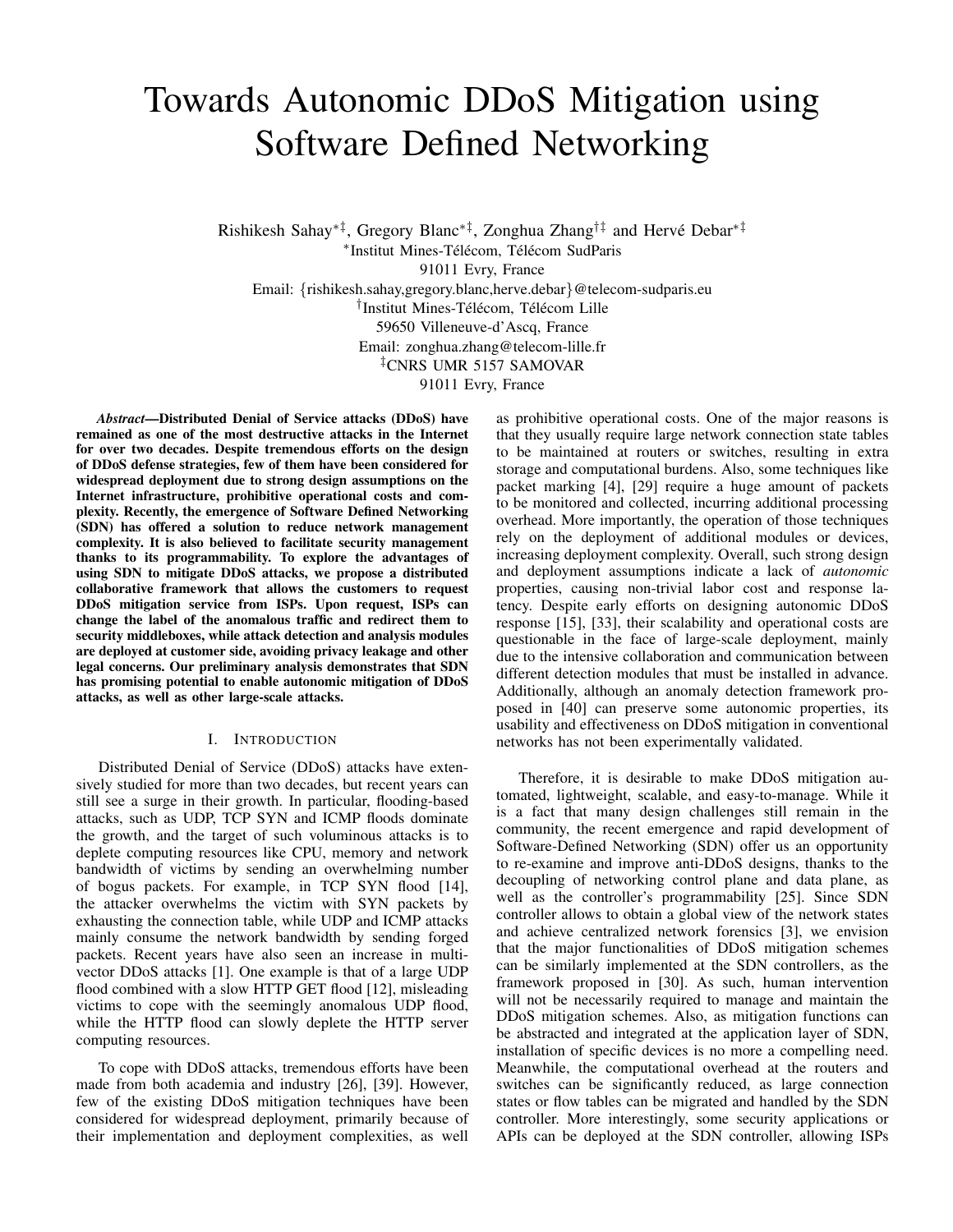to provide DDoS mitigation as an on-demand service to their customers [2].

This paper reports some preliminary results of our ongoing project, which aims to develop an autonomic DDoS mitigation framework by using SDN technologies. We firstly present a critical analysis of the existing anti-DDoS schemes in terms of autonomic properties. Then, we propose a generic SDNbased mitigation framework, with detailed illustration on major functional components. We further exemplify the application of our framework through a use case, with an objective to examine the feasibility of our proposal design, i.e., the ISPs and their customers can effectively collaborate to mitigate DDoS attacks based on the real-time communication between DDoS monitoring, analysis, detection, and reaction modulars.

# II. KEY OBSERVATIONS AND MOTIVATION

Our work starts with an evaluation of existing anti-DDoS mechanisms, which cover the entire security life-cycle from prevention and detection to characterization to response. The schemes we have investigated can be clustered into four categories: capability-based, congestion control, policy-based and traceback mechanisms. In the following, we will briefly discuss the four categories and analyze their limitations.

*DDoS prevention and detection.* The capability-based techniques, such as the ones reported in [19], [37], [38], usually assume that the sender and the receiver may need to establish a privileged channel for communication: the sender asks for the capability token from the receiver, and if the receiver agrees to establish the connection, it sends a capability token to the sender, who then embeds this token in the subsequent packets. Clearly, capability-based systems can prevent DDoS attacks from happening, but network-wide infrastructure support is necessary. The system may fail to work in the presence of any networking device failure. Another preventive anti-DDoS approach is intelligent congestion control, which aims to limit traffic rates based on the given thresholds. One typical example is Pushback [13], which alerts upstream routers of the victim to drop the attack traffic based on the congestion signatures that are generated beforehand, while only legitimate traffic is permitted to flow through the network. However, such filtering schemes also require additional devices to be deployed at every routers in the network. The whole system may come to halt if one device at the downstream router fails, since the congestion signature can not be propagated to the upstream routers.

*DDoS reaction or mitigation.* The work reported in [20], [28] show that some stateful DDoS mitigation policies can be specified to redirect DDoS traffic to middleboxes on demand when the customer experiences an attack. In particular, the dFence model proposed in [20] requires middleboxes to be deployed in the core network, and both directions of IP traffic should be intercepted. In addition, IP traceback mechanisms [29] have also been proposed to mitigate DDoS attacks. The idea is to mark IP packets with some information like the router's ingress interface or its ID, which will then be used to reconstruct the path from the victim to the attack source. However, due to the fact that different paths may end up with the same Path ID [36], the false positive rate is quite high. Also, the generation and maintenance of marks introduce processing overhead at the routers, and the victim is required



Fig. 1. Customer-oriented Collaborative DDoS Mitigation Framework: spanning from one customer network to (multiple) ISP networks.

to collect a large number of packets to identify the attack path and initiate traceback process.

Our analysis shows that most of anti-DDoS mechanisms may perform well in terms of detection capability and mitigation efficiency, but the lack of *self-management* capability heavily deter their deployment and operation at large scale in practice. Thanks to the recent emergence of SDN paradigm, which is believed to be a promising solution to reduce the complexity of network management, we envision that DDoS mitigation schemes can be effectively implemented and deployed at SDN controllers, paving a way for ISPs and network customers to defend against DDoS attacks together by correlating and sharing the tasks of monitoring, analysis, detection and mitigation. While the widespread deployment of SDN technology in ISP networks is still at an early stage, we intend to investigate, demonstrate and verify the feasibility of using SDN to enhance DDoS mitigation.

### III. DESIGN FRAMEWORK

#### *A. Design assumptions and overview*

Our framework is built on the following assumptions: (1) DDoS mitigation and traffic engineering are provided as an ondemand services to the customers, who need to subscribe to these services beforehand. That requires ISPs and customers to cooperate with each other to achieve DDoS mitigation on their agreements or willingness; (2) DDoS detection modules are running in the customer network and generate security alerts, so the customers can tailor their detection modules to particular attacks of concern; (3) both customer networks and ISPs have their own SDN controllers running and communicating in reliable and secure ways. As shown in Fig. 1, the framework is distributed across the ISP and customer networks, and the operational workflow (labeled with step No. in the figure) can be described as follows:

- 1) Traffic that enters in the ISP network is tagged by the access switches. Tag APIs runs at the access switches;
- 2) Flow statistics are periodically collected from SDN switches by a collector at the customer controller, OpenFlow exposes an API to obtain flow statistics, Statistics can be collected from both the customer and ISP networks, the latter requiring subscription to the service;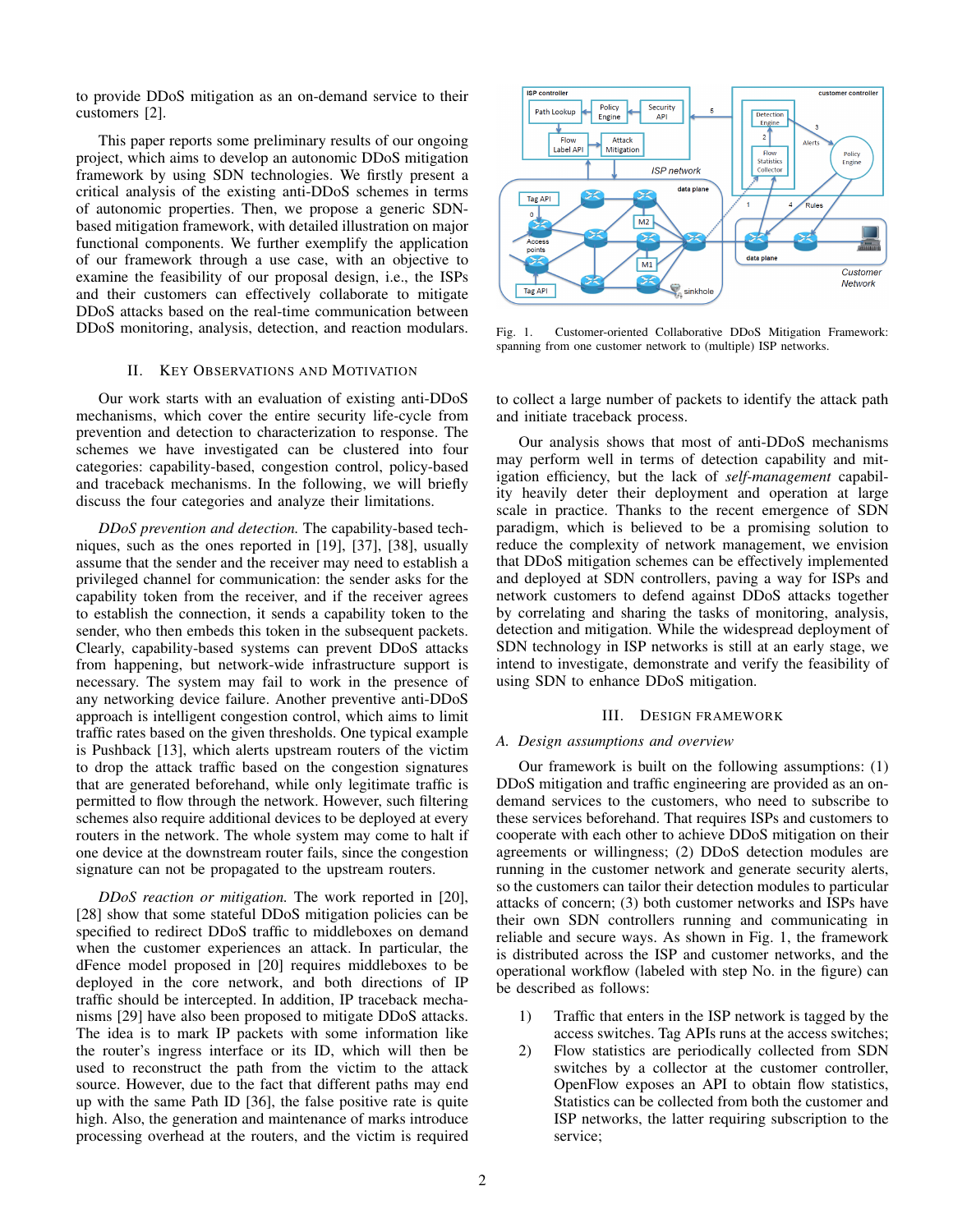- 3) The anomaly detection engine take the flow statistics as input;
- 4) Threat alerts are generated in the presence of anomalous (either suspicious or malicious) traffic and passed to the policy engine, which in turn generates some policy rules corresponding to the alert;
- 5) The SDN controller of customer network enforces reaction polices at local routers;
- 6) Meanwhile, the anomalous flow information (actually a tag previously inserted at the ISP network) and corresponding countermeasure requests are sent by customer controller to ISP controller, which then changes the flow label information of the incoming flows of concern<sup>1</sup>, and instructs access routers to label the relevant packets (identified by the tag provided by the customer – the generation of tags is detailed in Algorithm 2).
- 7) As a result of previous step, the identified suspicious or malicious traffic will be redirected to the corresponding middlebox (a mitigation example is given in Algorithm 1).

# *B. Major Framework Components*

OpenFlow Switch. According to the OpenFlow specifications in [24], OpenFlow-enabled switches maintain flow tables to perform packet lookups and forwarding. Basically, flow entries consist of match fields, counters, and actions to be applied to the matching flows. Upon reception of the flow, OpenFlow switches perform a lookup operation in the flow table: if it does not have the entry for that flow then the flow information is forwarded to the controller.

Middlebox. Middleboxes are devices enforcing the security policies in order to mitigate attacks. In our framework, we have assumed that middleboxes may store and enforce different kinds of security policies that tackle different classes of DDoS attacks. Instead of versatile middleboxes, we may also deploy specialized ones that address a single class of attacks, therefore enforcing a single policy.

Monitoring Plane. It consists of the two following modules:

- *Flow Statistics Collector*, which collects the flow information from OpenFlow switches and forwards it to the *detection engine*. OpenFlow switches maintain counters for each flow table and flow entry. The customer controller can periodically requests to collect flow statistics of interest from the switches, to that end, some flow statistics collection techniques have already been experimented with SDN technology in [6], [21].
- *Detection Engine*, which takes the flow statistics from the *collector* as inputs and generates security alerts when anomalous flows are identified. The alerts then trigger the policy engine for incoming flows to be processed accordingly. In our mitigation technique it is out of scope to propose a flow statistics based

detection method. For the flow statistics collection, we rely on some past proposal [10] which shows that OpenFlow and sFlow can be used for the collection of flow statistics and detection of anomalies in the traffic.

Policy Engine. On reception of an alert from the *detection engine*, it generates some rules to address the anomalous flow that has been identified. These rules are then stored in a lookup table for later enforcement. Finally, the controller deploys the rules to OpenFlow switches.

Security APIs. The framework allows ISPs to provide security functions to the customer through APIs at the controller, enabling on demand security as a service. Requests include the deployment of a middlebox to filter suspicious traffic, or blocking malicious traffic. The customer can also assign priority to the flows through these APIs, to provide preferential treatment to the legitimate traffic. The security services are only available to subscribed customers. This kind of security APIs have already been proposed in [2], [18]. This is also being currently discussed at the IETF under the non working group I2NSF [9] which aims at standardizing these security functions, prompting them to be available for widespread use in coming years.

Path lookup. Our framework also assumes that paths are pre-computed by the ISP. Similar to ETHANE [7], paths can be computed using an all-pairs shortest path algorithm [8]. If a link fails then the paths can be computed again. The path lookup component maintains a table of paths (from the ingress switch to the egress switch) sorted according to the quality of service provided by the paths, associated to unique labels. Paths are later assigned to flows based on the traffic class that they belong to [11]. For example, legitimate flows are assigned to high priority paths while suspicious flows are assigned to paths containing middleboxes (possibly longer in terms of hops). Finally, malicious flows are forwarded through paths which lead to a sinkhole. In our framework, the path lookup module takes inputs from the policy engine (required level of QoS and policy rules) and returns the paths that match.

Flow Label API. As aforementioned, flows which are not present in the flow table of the access switches are forwarded to the controller using the PACKET-IN message as described in the OpenFlow specification in [24], and they are installed in the flow table using the FLOW-MOD message according to the controller's centralized network policy. Leveraging the network end-to-end visibility provided by the SDN controller, flows are assigned a label which sets a path for the flow, from the ingress switch to the egress switch. The purpose of using the label is for fast switching and rerouting, as the switches can simply check the label and forward the flow to the next hop, instead of parsing the whole packet header. Additionally, it alleviates the load on the OpenFlow switches (except for ingress switches) by reducing the number of entries in their flow table, to the label entries. In practice, the label can be assigned using the OpenFlow's Push action, rewriting the 12 bit VLAN ID field [24].

Attack Mitigation. Based on the pre-computed path associated to the anomalous flow, this module deploys middleboxes at given points in this path(identified by the label produced by the Flow Label API and then attached to the anomalous flow) before the anomalous traffic reaches the customer network.

<sup>&</sup>lt;sup>1</sup>Note that when the flows arrive at the access routers in the ISP network, the routers will check the flow entry in their flow table. If the flow information does not exist, it will be forwarded to the ISP controller, which then assigns the label according to the policy in the network thanks to its end-to-end network visibility and centralized network policy.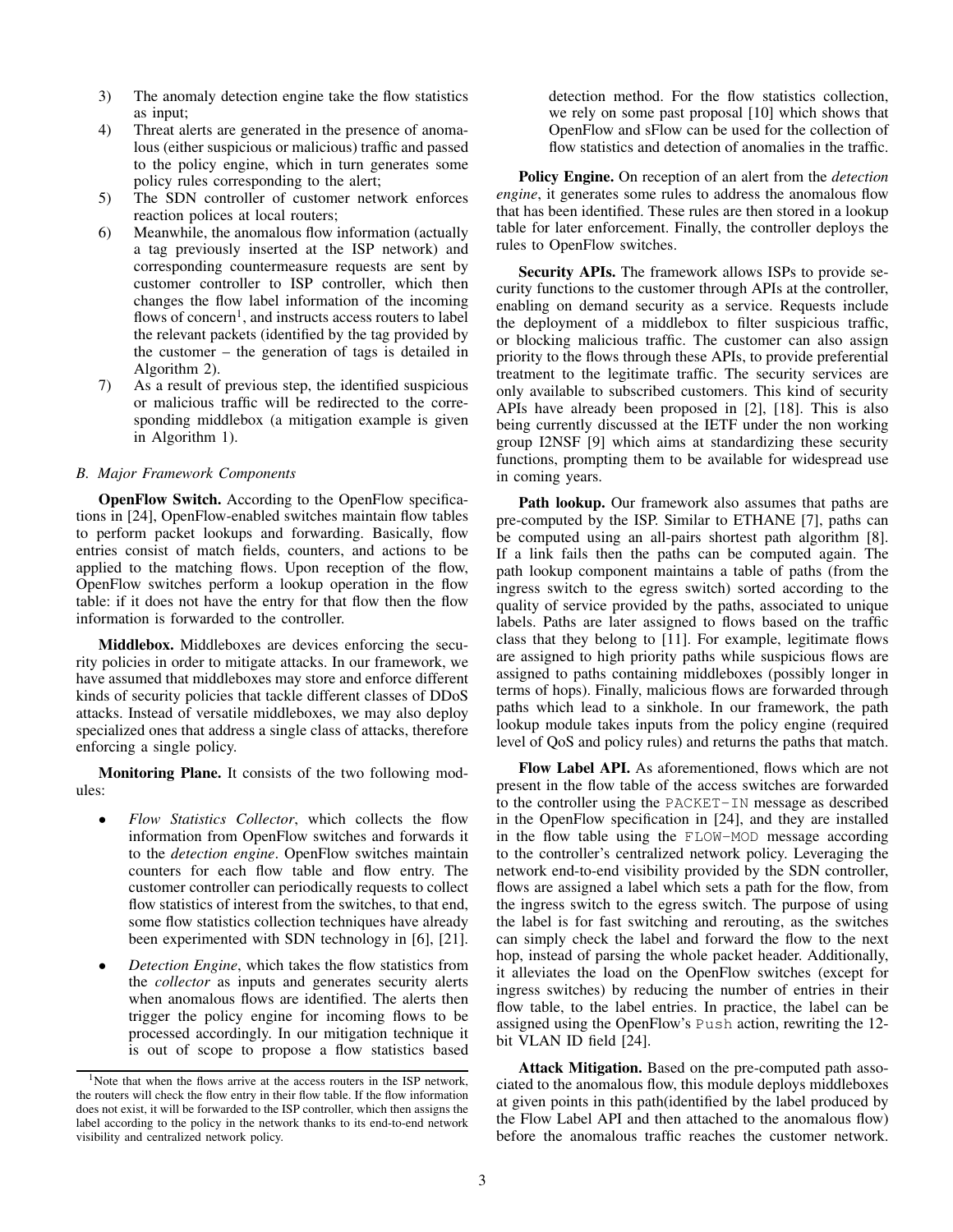Based on the tags provided by the customer controller's detection engine, the ISP controller modifies the labels for the relevant flow entries, in order for these flows to be processed by middleboxes. An example of a mitigation algorithm is given in Alg. 1.

**Algorithm 1** *Mitigation*(*alert*)  $\rightarrow$  *Action* 

if alert.level is malicious then  $controller. FlowTable \leftarrow modLabel(tag, malicious\_label)$ **return**  $Action(tag, Drop())$  // the drop policy is returned for the malicious tag

#### end if

if alert.level is suspicious then

 $controller. FlowTable \leftarrow modLabel(taq, suspicious \ label)$ return  $Action(tag, [Fwd(middlebox), Fwd(customer)])$ 

// a set of forwarding policies is returned for the suspicious tag // and flow packets processed by the middlebox will be later forwarded to the customer network

end if

Tag API. This module is used to generate a unique hash tag. This action is performed at the access switches. This API will be provided as an application to be deployed at the switches using the "configuration apply" command. This API extracts the packet header, and uses the IP-4 tuple (source IP, destination IP, source port, destination port) as input and generates a unique tag to be inserted in the packet. This tag number is inserted in the source MAC address field using the Push Tag action [24]. A tag generation algorithm is given in Alg. 2. This algorithm should be deterministic, outputting a unique tag for a given flow. The tag helps to enforce a consistent end-to-end network policy, and it also provides a fine granularity to identify flows in a quick way. The tagging function is performed at the access switches(edge switch). The flows arriving at the access switches(edge switches) are tagged by the access switches itself. As proposed in the [5], our tagging function logic is encoded at the access switches(edge switches) to minimize the overhead at the controller.

| <b>Algorithm 2</b> $TagAPI(packet) \rightarrow packet$                  |
|-------------------------------------------------------------------------|
| for each incoming packet $p$ do                                         |
| $f \leftarrow Flow(p.ID_{src}, p.Port_{src}, p.ID_{dst}, p.Port_{dst})$ |
| <b>if</b> $f$ is in switch. Flow Table <b>then</b>                      |
| $p.VLAND \leftarrow label$                                              |
| $p.SourceMAC \leftarrow taq$                                            |
| else                                                                    |
| $PacketIN()$ // new flow is forwarded to the controller                 |
| new $taq \leftarrow hash(f)$ // a new hash is generated at the access   |
| switch based on flow information                                        |
| $p.SourceMAC \leftarrow new tag$ the new tag is inserted in the         |
| Source MAC field                                                        |
| $p.VLAND \leftarrow controller.GenerateLabel(f)$ // the con-            |
| troller assigns a label to the new flow                                 |
| $FlowMod(f, new\_tag, p.VLAND)$ //flow is installed in                  |
| the flow table of access switch                                         |
| Send(new_tag, controller) // Tag is forwarded to Con-                   |
| troller                                                                 |
| end if                                                                  |
| end for                                                                 |
|                                                                         |



Fig. 2. An example scenario illustrating the application of Labels and Tags: action *FWD* means packet/flow forwarding.

# IV. USE CASE

The applicability of our technique is shown through an example described in Fig. 2. The scenario, although simple, involves all the components described in Section III-B and provides a full cycle of the framework's workflow. The components in the use case are switches S1, S2, S3, S4, and a middlebox, M1, attached to the switch S3. The switches S2 and S4 are egress switches in the ISP network forwarding the flows to the customer network. Let us consider two external hosts, one legitimate (denoted as L) and one malicious (A), that communicate with a host (C) at the customer network. This customer network is a client of the ISP on which Fig. 2 is centered. Both networks have deployed our proposed scheme. For the sake of brevity, we have omitted the controllers and their communication within the figure. We will focus on the mitigation process at the ISP network instead.

The flows generated from both external hosts to host C have been installed in the flow table of the ingress switch S1 the first time they have entered the ISP network. Following Alg. 2, S1 has generated a tag ( $L_1$  and  $A_1$  for L and A, respectively) i.e, the hash computed over their IP 4-tuple and forwarded this tag and flow information to its controller. The controller, upon receiving new flows for which it does not have policy rules available, considers them as *legitimate* and attaches a label H to them, prompting switches to forward these flows' packets through a high quality path. This high quality path is denoted with a full arrow from S1 to the customer network, and through switch S2. Flow table information of the switches S1, S2, S3, and S4 are also maintained at the controller. The label information is communicated to S1 by the controller. Finally, S1 inserts the tag in the source MAC field, and the label in the VLAN ID field of the packet before forwarding it according to its path policy, that is the path computed for the assigned label.

As indicated in Fig. 2, the flow table of S1 has already been modified, with the label assigned to A being now L, which indicates that it will be forwarded along a low quality path, usually reserved to suspicious flows. This is the consequence of an alert raised by the customer network for flows destined to C and coming from A. The alert was issued by the customer network controller indicating to the ISP controller to treat tag A<sup>1</sup> as a *suspicious* flow. Upon receiving the alert, the ISP controller has modified its flow table, changing the label assigned to tag  $A_1$  from H to L, prompting an update of the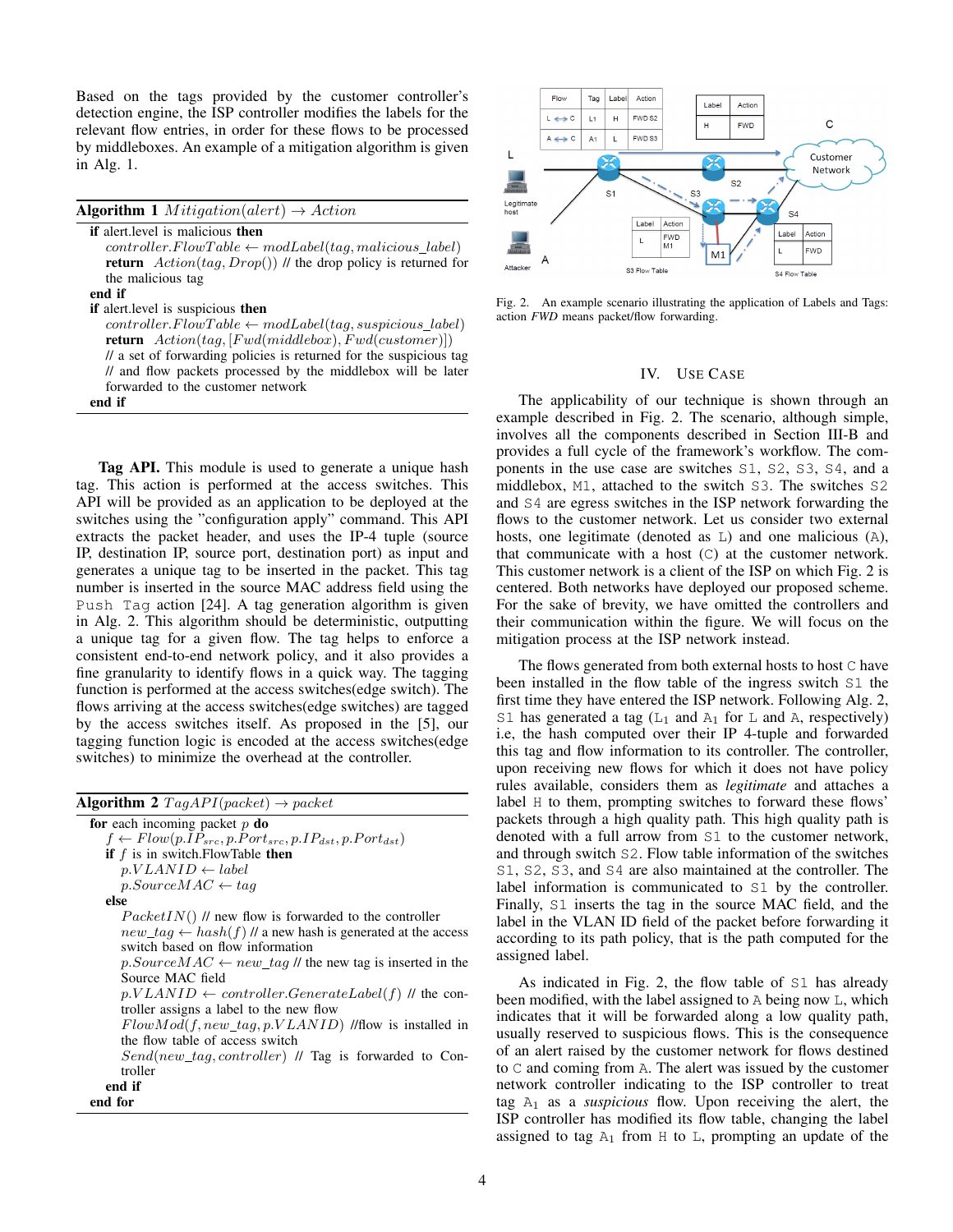flow table of  $S1$ . Now, any packet from flow  $A_1$  is switched based on label L, i.e., following a low quality path (represented using the dotted arrows in Fig. 2).

Switching the flow packets is done upon labels as described in Section III-B, and is possible, thanks to the OpenFlow ability to designate match fields in the packet's header. In our example, the actions in the flow tables of switches S1, S2, S3 and S4 are computed according to the *Policy engine* at the ISP's controller. Therefore, the suspicious flow  $A_1$  is forwarded to S3 for further processing, according to its flow table. At S3, the *Attack Mitigation* component has deployed a middlebox (identified as M1) to clean the traffic. According to S3's flow table, packets labeled as L must be forwarded to M1. Note that other packets bearing different labels may reach S3 and hence be forwarded directly to S4, as indicated in Fig. 2. Once the traffic is cleaned through M1, packets are forwarded to S4, which in turn will forward them to the customer network. Meanwhile the traffic marked as H is directly sent to the customer network with a high quality of service, preserving legitimate hosts' experience, throughout the attack mitigation process. Additionally, when suspicious flows are processed by one or several middleboxes, these middleboxes may alter the packet header fields, which usually violate the security policy for these flows, as subsequent middleboxes may not be able to match the packets based on flow information. However, the tags we have proposed in this framework also help in correlating packets belonging to a given flow in a way that remains consistent throughout the network. The mitigation process stops upon request from the customer.

# V. DISCUSSIONS

The previous design descriptions and use case demonstrate that our proposed scheme preserve self-management properties that make it possible to achieve autonomic DDoS mitigation. In general, the SDN controllers make reactions on an event basis and dynamically adapt security policies to handle suspicious and malicious flows. Then the policy changes will eventually lead to the automated configuration of the OpenFlow switches. Also, the end-to-end visibility yielded at the controller allows to optimize the deployment of middleboxes and the computation of flow paths with different QoS levels. In particular, the path computation modular inherently provides failover when a link or a switch fails.

More specifically, the usage of tags and labels make it possible to achieve flexible and consistent packet switching: the labels convey the class of traffic being processed, aggregating different flows (or tags) under a single identifier which can be quickly switched throughout the network. Thanks to the global view of the network obtained by the SDN controller, label and action information can be precisely and quickly forwarded to the appropriate switches in order to rapidly modify the policy for a given tag.

In addition, the flow processing capability and scalability deserve careful consideration. In our framework, the SDN controller can install the rules in the OpenFlow switches on demand and can label the packets with VLAN-ID field without incurring too much overhead. Also, the migration of tagging function to access switches can reduce the processing overhead of SDN controller, making it more scalable. In fact, some existing work has shown that one single SDN controller is sufficiently scalable to handle huge amount of traffic, e.g., the NOX-MT and Beacon controllers can handle 50, 000 new flow requests per second, and the processing capability can be improved to handle 1.6M new flow requests per second with average response time of 2 milliseconds on a eight core machine [22].

# VI. RELATED WORK AND OPEN ISSUES

It has been recognized that the decoupling of data plane and control plane makes SDN as a promising solution to enable customizable security services [30] and to deal with DDoS attacks, few solid SDN-based solution has been proposed so far. Thanks to some early efforts on developing security functions and APIs, I2NSF [9] network group is undertaking their standardization. For instance, in [2], the authors assume that ISPs provide a security API to the customers to request for traffic filtering and rerouting. Then a victim can request multiple ISPs to trace back the attack, identify the attack source, and send commands to ISPs to mitigate the attacks. But no specific mitigation techniques are discussed in this architecture. In the prototype Drawbridge [18], the customers can subscribe to traffic engineering services provided by ISPs, based on the assumption that the customer's controller communicates with the ISP's controller which then enforces the rules to the SDN switches deployed at the ISP network. In this case, the ISP needs to share the its policy enforcement point(PEP) with the customer. Also, Brocade proposes a proprietary solution [17], which provides a web based user interface to the customer to request for traffic filtering: when the customer network experiences the attack, the packets of concern are simply dropped based on a threshold value. As this is a proprietary solution, the technique details about this proposal are unclear. In CenterTrack [34], traffic of interest is rerouted to some special tracking routers, which determine the ingress edge routers through which packets arrived in the network. The main drawback of this technique is the need to deploy special tracking routers. In NetFuse [35], a proxy device is deployed between the switches and the controller. The proxy monitors the network load, and instructs switches to reroute any overloading flows to NetFuse devices. In this case, NetFuse devices may be overloaded by the attacker. In our proposal, middleboxes are deployed by the ISP's controller only upon the customer's request, i.e., when a suspicious flow has been detected.

As the research on software defined networking is surging, many open issues arise in both networking and security domains. In particular, SDN controller, by design, serves as single point of failure, potentially attracting many attacks [16]. Its protection is therefore very challenging due to the broad attack surface, ranging from the southbound interface between controller and SDN switches to the vulnerable applications or services running at the application layer, to security policies enforced to the centralized controller through northbound APIs. OpenFlow [23] supports authentication using certificates and encryption to secure the connection between controller and switches. To protect the SDN infrastructure from the attack through northbound APIs, the authentication and verification of security policies and rules is necessary before enforcing them to the networking devices in the data plane. In Rosemary [31], a robust and secure SDN controller has been designed. The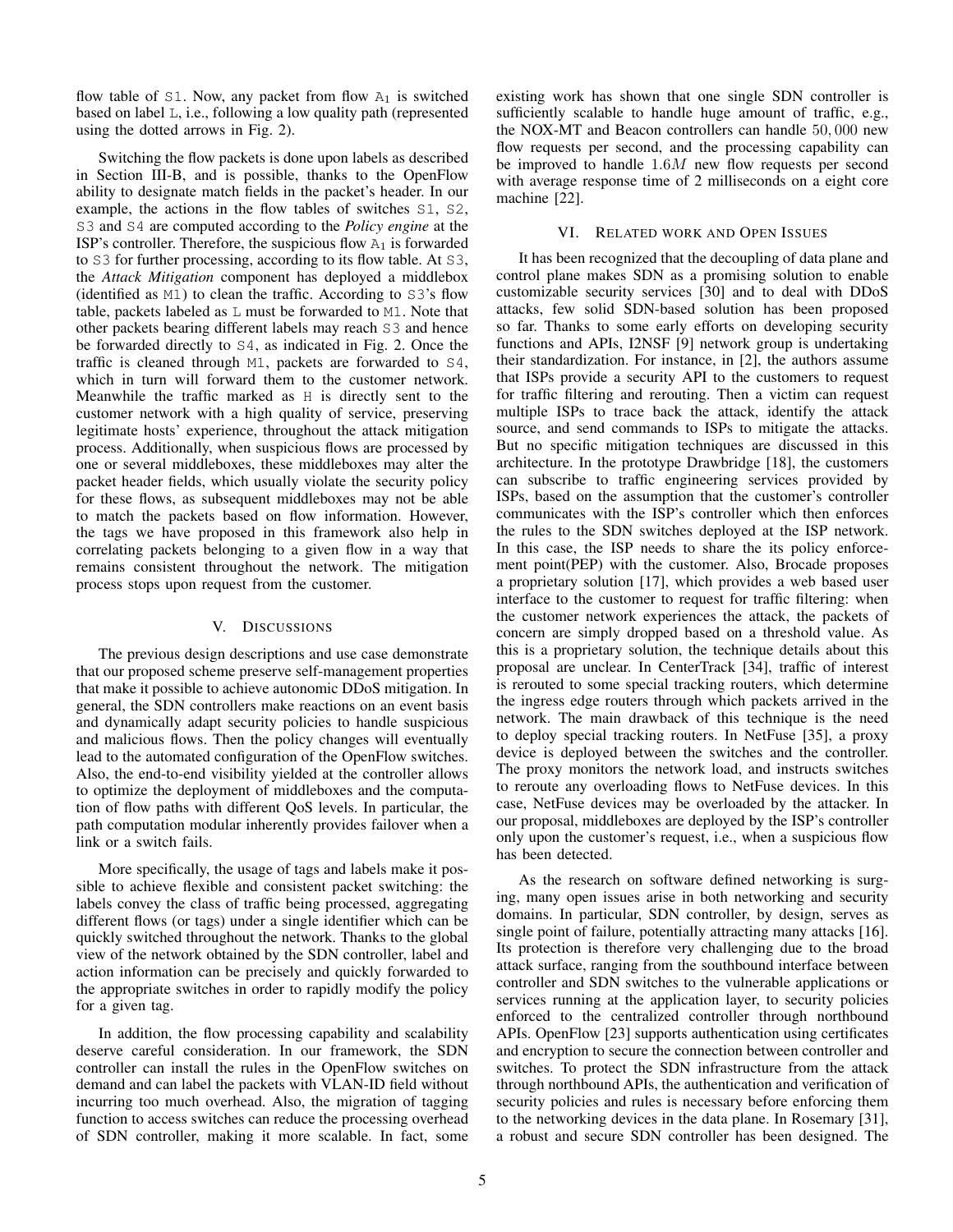main objective of the Rosemary's is to prevent applications from executing in such a way that will corrupt the SDN controller. The Rosemary controller can handle more than 10 million flow requests per second. In AVANT GUARD [32], some intelligence is added to the data plane to address the issue of DoS attacks between the data plane and control plane. The adversary could target our mitigation approach by implementing the traffic stream in such a way to cause the client to saturate the controller of the ISP with flow labeling logic. This issue can be addressed to some extent by providing the services to those clients who are subscribed to the mitigation services. Another important issue deals with conflicting rules [27], especially when multiple controllers are deployed in the same network. Although the current framework assumes one controller at the customer side and one controller at the ISP side (or one-to-one controller mode), it can be hopefully extended to one-to-many mode, i.e., one customer requests multiple ISPs to mitigate the attack, by appropriately resolving controller scalability and rule conflicts issues.

#### VII. CONCLUSION AND FUTURE WORK

This paper reported our ongoing effort on developing an autonomic DDoS mitigation mechanism by leveraging SDN paradigm to provide on-demand DDoS mitigation services to ISP network customers, ultimately allowing the ISPs and their customers to collaboratively thwart DDoS attacks. In particular, we demonstrated that SDN controller may facilitate ISPs to deploy appropriate DDoS mitigation techniques, e.g., differentiating legitimate traffic and redirecting suspicious traffic to pre-deployed middleboxes, based on the threat information provided by the customers and their particular concerns.

Our future work will be focused on enriching the framework, improving and implementing its major components: (1) we will further study the effectiveness of our DDoS mitigation framework with focuses on its scalability on handling a large number of mitigation requests from multiple customers, as well as the case that one customer sends mitigation requests to multiple ISPs. The response latency on redirecting suspicious traffic to the middlebox will be also studied; (2) we will continue improving the efficiency of traffic tagging and labeling techniques, as well as the fast deployment of tags-driven mitigation middleboxes; (3) we will develop prototypes and implement our schemes via testbed for performance evaluation.

#### ACKNOWLEDGEMENT

This research has been supported by the Strategic International Collaborative R&D Promotion Project of the Ministry of Internal Affairs and Communication, Japan, and by the European Union Seventh Framework Programme (FP7/2007-2013) under grant agreement No. 608533 (NECOMA). The opinions expressed in this paper are those of the authors and do not necessarily reflect the views of the Ministry of Internal Affairs and Communications, Japan, or of the European Commission.

#### **REFERENCES**

- [1] Akamai, "Prolexic Quarterly Global DDoS Attack Report Q1 2014," Prolexic, Tech. Rep., 2014.
- [2] A. Alwabel, M. Yu, Y. Zhang, and J. Mirkovic, "SENSS: Observe and Control Your Own Traffic in the Internet," in *Proceedings of the 2014 ACM Conference on SIGCOMM*. New York, NY, USA: ACM, 2014, pp. 349–350.
- [3] A. Bates, K. Butler, A. Haeberlen, M. Sherr, and W. Zhou, "Let SDN Be Your Eyes: Secure Forensics in Data Center Networks," in *Proceedings of the NDSS Workshop on Security of Emerging Network Technologies (SENT)*, Feb. 2014.
- [4] A. Belenky and N. Ansari, "On Deterministic Packet Marking," *Comput. Netw.*, vol. 51, no. 10, pp. 2677–2700, Jul. 2007.
- [5] R. Bifulco and G. Karame, "Towards a richer set of services in softwaredefined networks," in *Proceedings of the NDSS Workshop on Security of Emerging Technologies (SENT)*, 2014.
- [6] R. Braga, E. Mota, and A. Passito, "Lightweight DDoS flooding attack detection using NOX/OpenFlow," in *35th IEEE Conference on Local Computer Networks (LCN)*, Oct 2010, pp. 408–415.
- [7] M. Casado, M. J. Freedman, J. Pettit, J. Luo, N. McKeown, and S. Shenker, "Ethane: Taking Control of the Enterprise," *SIGCOMM Comput. Commun. Rev.*, vol. 37, no. 4, pp. 1–12, Aug. 2007.
- [8] C. Demetrescu and G. F. Italiano, "A new approach to dynamic all pairs shortest paths," in *35th Annual ACM Symposium on Theory of Computing (STOC)*, 2003, pp. 159–166.
- [9] L. Dunbar, M. Zarny, C. Jacquenet, and S. Chakrabarty, "Interface to Network Security Functions Problem Statement," Working Draft, IETF, Internet-Draft dunbar-i2nsf-problem-statement-01, September 2014. [Online]. Available: http://www.ietf.org/internet-drafts/draftdunbar-i2nsf-problem-statement-01.txt
- [10] K. Giotis, C. Argyropoulos, G. Androulidakis, D. Kalogeras, and V. Maglaris, "Combining openflow and sflow for an effective and scalable anomaly detection and mitigation mechanism on sdn environments," *Computer Networks*, vol. 62, no. 0, pp. 122 – 136, 2014.
- [11] N. Hachem, H. Debar, and J. Garcia-Alfaro, "HADEGA: A novel MPLS-based mitigation solution to handle network attacks," in *31st IEEE International Performance Computing and Communications Conference (IPCCC)*, Dec 2012, pp. 171–180.
- [12] R. Hansen, J. Kinsella, and H. Gonzalez, "Slowloris HTTP DoS," 2009.
- [13] J. Ioannidis and S. M. Bellovin, "Implementing Pushback: Router-Based Defense Against DDoS Attacks," in *Proceedings of Network and Distributed System Security Symposium (NDSS)*, 2002.
- [14] M.-S. Kim, H.-J. Kong, S.-C. Hong, S.-H. Chung, and J. Hong, "A flowbased method for abnormal network traffic detection," in *IEEE/IFIP Network Operations and Management Symposium (NOMS)*, vol. 1, Apr. 2004, pp. 599–612 Vol.1.
- [15] G. N. Koutepas, F. Stamatelopoulos, and V. Maglaris, "Distributed Management Architecture for Cooperative Detection and Reaction to DDoS Attacks," *Journal of Network and Systems Management*, vol. 12, pp. 73–94, 2004.
- [16] D. Kreutz, F. M. Ramos, and P. Verissimo, "Towards secure and dependable software-defined networks," in *Proceedings of the Second ACM SIGCOMM Workshop on Hot Topics in Software Defined Networking*, ser. HotSDN '13. New York, NY, USA: ACM, 2013, pp. 55–60.
- [17] R. Krishnan and M. Durrani, "Real-time SDN Analytics for DDoS mitigation," 2014.
- [18] J. Li, S. Berg, M. Zhang, P. Reiher, and T. Wei, "Drawbridge: Softwaredefined DDoS-resistant Traffic Engineering," in *Proceedings of the 2014 ACM Conference on SIGCOMM*. New York, NY, USA: ACM, 2014, pp. 591–592.
- [19] X. Liu, X. Yang, and Y. Xia, "NetFence: preventing internet denial of service from inside out," *SIGCOMM Comput. Commun. Rev.*, vol. 41, no. 4, Aug. 2010.
- [20] A. Mahimkar, J. Dange, V. Shmatikov, H. Vin, and Y. Zhang, "dFence: Transparent Network-based Denial of Service Mitigation," in *Proceedings of the 4th USENIX Conference on Networked Systems Design Implementation (NSDI)*. Berkeley, CA, USA: USENIX Association, 2007, pp. 24–24.
- [21] S. A. Mehdi, J. Khalid, and S. A. Khayam, "Revisiting Traffic Anomaly Detection Using Software Defined Networking," in *Recent Advances in Intrusion Detection*, ser. Lecture Notes in Computer Science, R. Sommer, D. Balzarotti, and G. Maier, Eds. Springer Berlin Heidelberg, 2011, vol. 6961, pp. 161–180.
- [22] B. Nunes, M. Mendonca, X.-N. Nguyen, K. Obraczka, and T. Turletti, "A survey of software-defined networking: Past, present, and future of programmable networks," *Communications Surveys Tutorials, IEEE*, vol. 16, no. 3, pp. 1617–1634, Third 2014.